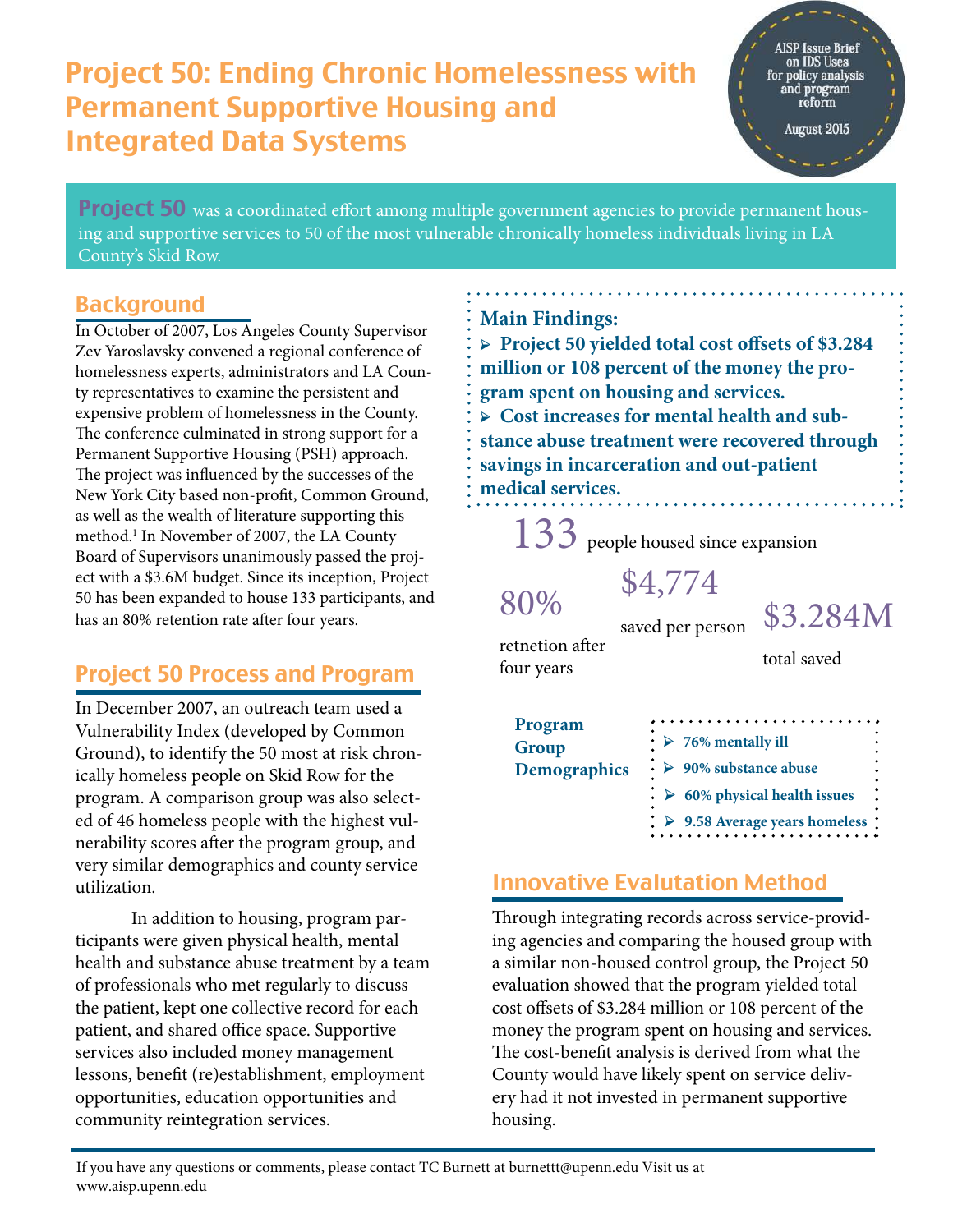## Using Integrated Data Systems for the Project 50 Evaluation

In 2007, LA County drafted an agreement to share administrative data between nine County agencies for the purpose of program evaluation. This integrated data system came to be known as the Enterprise Linkages Project (ELP). The Research and Evaluation Services (RES) unit for LA County was able to use this integrated data system for the Project 50 evaluation by drafting a memorandum of understanding between the four agencies of interest. These service providers were the Department of Mental Health, the Department of Health Services, the Department of Public Health, and the Sheriff 's office. Two years after Project 50 began, administrative data from these departments were linked to track the program group and comparison group's use of services for the two years before the program began as well as the first two years after placement into permanent supportive housing.

The research team could not feasibly rely on self-reporting to track service use history. Instead, RES used de-identified linkage keys **(see Figure 1)** to integrate participant and comparison group data across the four service agencies.

This means an individual's personal information was given the same identification number across agency records in order to track service use for both groups without using personal identifiers. While linking data across systems, the evaluation team used probabilistic matching, which estimates for the likelihood that there was an error in data entry if the vast majority of identifiers are the same.

 Savings were estimated by comparing what the County would have spent based on the costs generated by the control group. The results show that in its first year of the program, Project 50 saved the County 108 percent of what it had invested in the program, yielding \$3.284 million total cost offsets or \$4,774 per occupied unit. Given that the use of County services began to decline significantly after the first year, the program likely saved the County much more in later years. Individuals experiencing chronic homelessness were cycling through incarceration, shelters, hospitals, mental health clinics, and substance abuse facilities without sustained recovery